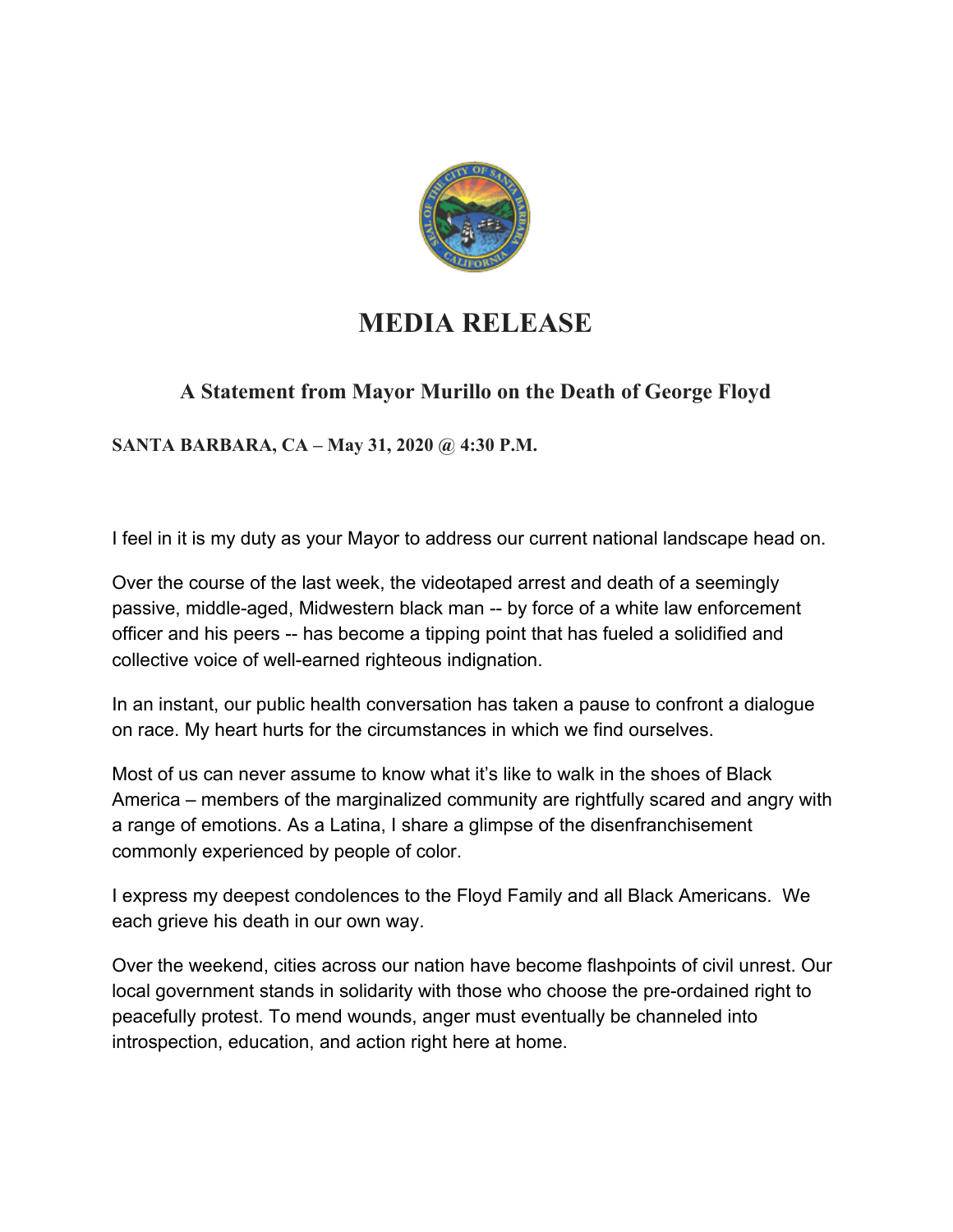I agree strongly with the statement released by the regional NAACP – as a country – we must prevent what happened to George Floyd and countless other Black souls who have lost their lives in situations that are steeped in a system of institutional bias that is pervasive. FBI Director Christopher Wray said it best -- opining -- the events following Floyd's death clearly illustrate how quickly public trust can be lost.

I applaud Santa Barbara Police Chief Lori Luhnow for her courageous leadership to ensure simultaneous dialogue and action to address race in policing. I have seen first-hand how our police officers engage in compassionate policing. On a daily basis, they contribute to an authentic community relationship that solidifies the public's trust. The agency provides enhanced technical training on important topics such as principled policing and implicit bias. Moreover, they engage local community members to participate in that training.

I want to thank the Santa Barbara Public Library for their contribution to promote a timely literary introspection on race and justice for all. It is through that self-dialogue – we internalize varying perspectives and learn to empathize with people different from us. The Library has curated a list of more than 100 available books on the history of racism, anti-racist work, and how to talk with your child about race.

It includes New York Times Best Seller – 'How to Be an Anti-Racist' – by Ibram X. Kendi. The book, purposefully confronting, points us toward liberating new ways of thinking about ourselves and each other. Each literary work can be checked out through the Santa Barbara Library's website via the Overdrive electronic catalog.

Last, it is never too late – from young to old – to ask – How do I act on personal bias? How can I question my engrained belief system? Those foundational questions can be properly engaged by way of formal education.

As someone who has dedicated her life's work to today's youth -- I call on regional educators to endorse an elementary through high school Ethnic Studies curriculum. Ethnic Studies provide a complex and truthful history of our country and the people who make up its society. Our students can take pride in their cultural identity and engage in solution-oriented ways to thoughtfully address race as a subject matter.

Unjust situations happen – even right here in Santa Barbara. We owe it to ourselves to account for our own individual culpability. We must always reach for a higher standard of racial equity.